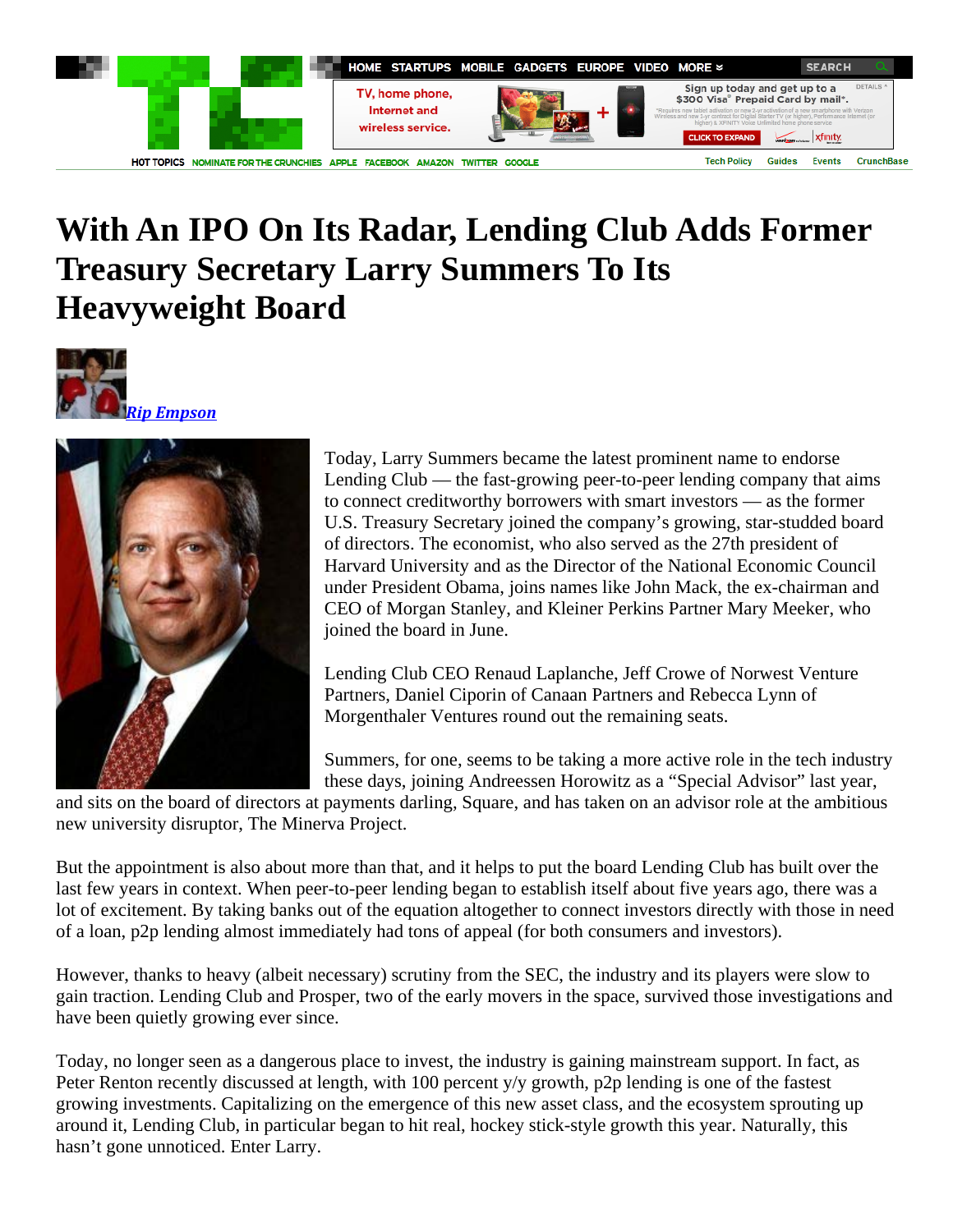To be fair, board appointments usually don't warrant much attention (nor should they). It's usually just an opportunity to flex the publicity muscle and share some fluffy vanity stats. However, in this case, there are some very good reasons to believe that Lending Club has reached an inflection point.

**THE TechCrunch** 

The evidence? In February of this year, Lending Club had facilitated a total of \$500 million in loans. It took the company 4.5 years to get there. By early November, the startup announced that it had breezed by \$1 billion in facilitated loans. In other words, it doubled 4.5 years of growth in 9 months.



Furthermore, in June of this year, Lending Club raised \$17.5 million from Kleiner Perkins, bringing its total outside investment to just under \$100 million. With Lending Club's growth reflecting a growing macro interest in p2p lending, institutional investors are starting to buy in: The director of Thomson Reuters recently decided to double down on his investment in Lending Club's consumer credit fund.

Thanks to growing interest in p2p lending from institutional investors, its own financial cushion and the increasing revenue resulting from more loan originations and servicing, the company announced in November that it had become cash-flow positive for the first time. In turn, this has enabled Lending Club to add more than 50 employees this year, including the hire of former Visa head of global development and Morgan Stanley CTO John McIlwaine and E-Trade general counsel Russel Elmer.

There are also some macro trends at play that are helping the startup's cause. In a down economy, investors are looking for more stability, while maintaining solid returns. Peer-to-peer lending has the potential to offer investors more transparency, less duration and credit risk than traditional options, like high-yield bonds. In Lending Club's case, the startup has grown its pool of investors to 45,000, who see an average return of between 5.7 and 13 percent. Compared to traditional investments in high-yield bonds or the S&P, p2p offers the potential for much steadier and more regular returns — what every investor wants to see.

According to Lending Club board member and Morgenthaler Ventures Partner Rebecca Lynn, private investment managers, hedge funds and money managers have begun to create funds that are specifically dedicated to investing in p2p lending platforms. This is part of what has led to Lending Club's accelerated growth of late, and as the asset class itself gains more interest from institutional investors, that is likely to continue, she said.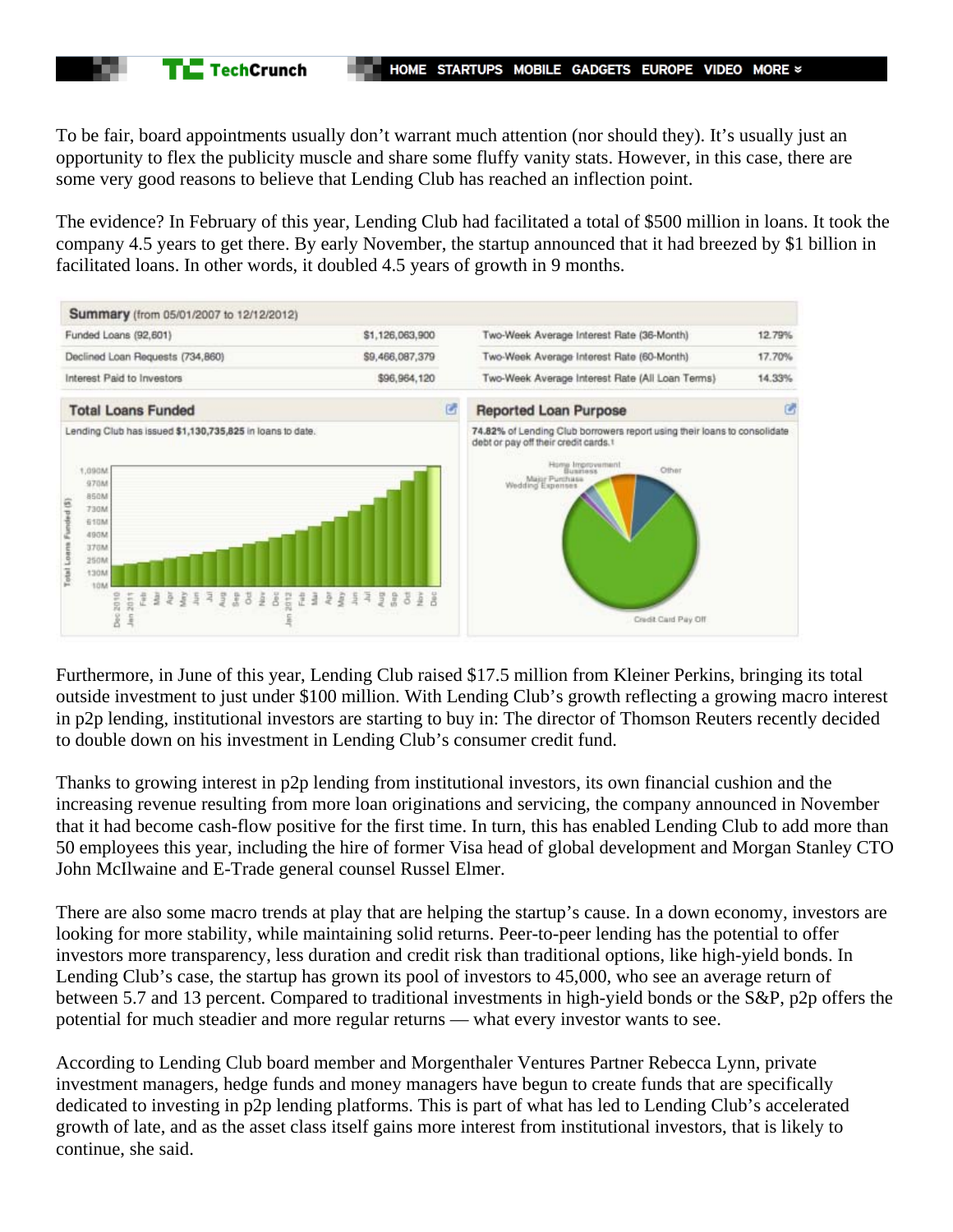

Naturally, there's plenty of disruption inherent to this model, much of which isn't favorable to banks, as p2p platforms are beginning to disintermediate banks, pushing them out of consumer lending. That's where having someone like Summers on board is critical at this point. The former Treasury Secretary now only sits on the board of two startups. The other is Square, which he joined to help pilot the company through the pressure and opportunity inherent to hockey-stick-style growth. Both Square and Lending Club sit at the intersection between old models and emerging ones and both have to balance the two if they hope to continue playing with hockey sticks.

What's more, given its current trajectory, it makes a lot of sense that Lending Club is beginning to gear up for a potential IPO, which could reportedly happen in the next 18 months or so. And having the former Treasury Secretary on board to help you find the offramp to the public markets? Probably not "priceless," but it certainly doesn't hurt.

There's a lot of risk still endemic to p2p lending and it's important to keep in mind that both Lending Club and Prosper deal in unsecured loans. And this doesn't even begin to touch on the issue of regulation, which can have an enormous impact on the topography of the space. Nevertheless, p2p lending has become a hot international topic as well, as evidenced by recent moves being made by the British government — the tipping point has been reached at home and abroad.

…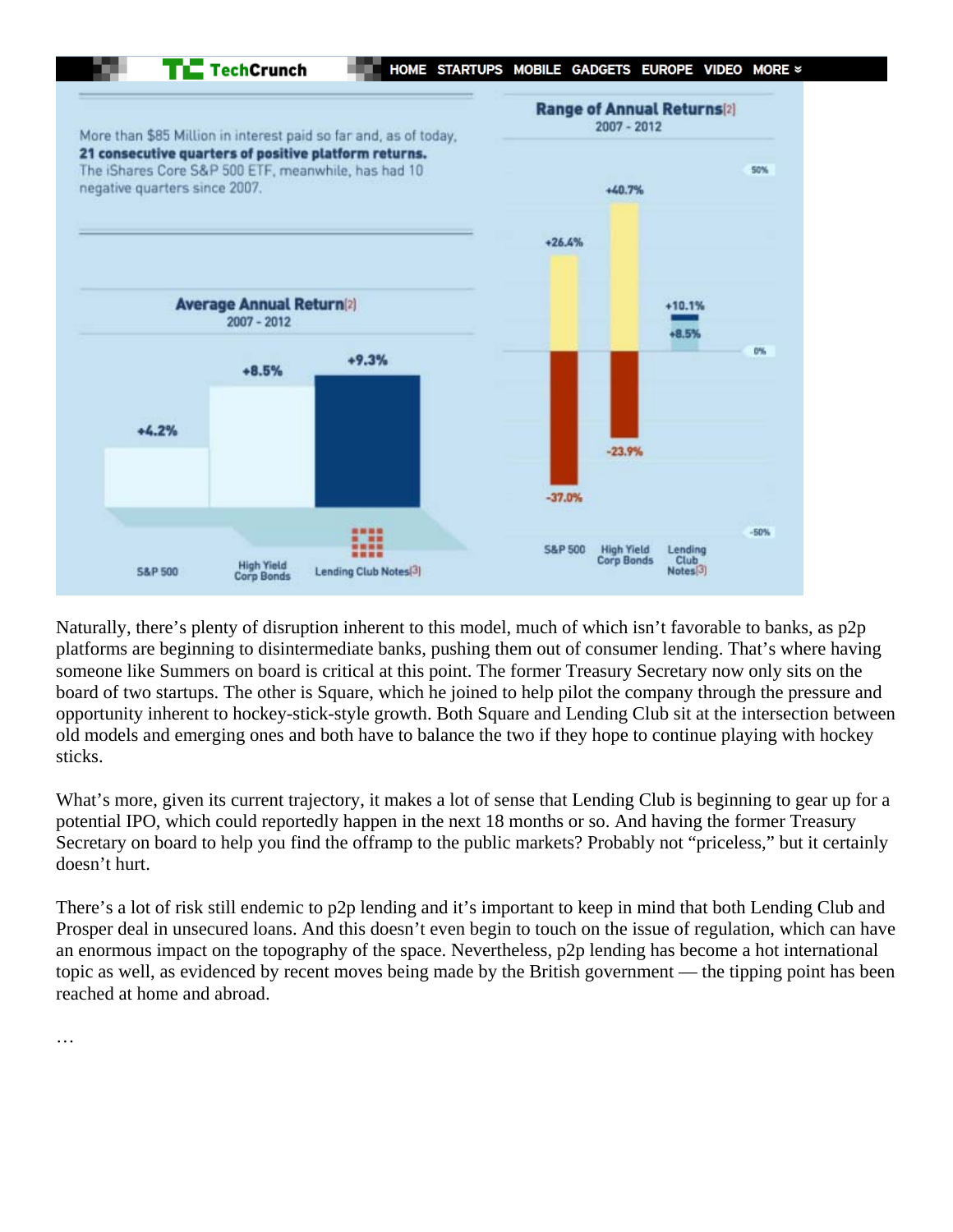**THE TechCrunch** 

To put Lending Club's announcement in context and get a better understanding of the growing ecosystem emerging around p2p lending (and financial services as a whole), TechCrunch put a few questions to Morgenthaler Partner Rebecca Lynn, who led the firm's investment in Lending Club back in Q1 2009. Lynn was kind enough to respond, and a few of those Q&As are relayed below:

## **Why did you invest in Lending Club?**

*I've had a thesis around the disintermediation of traditional banking for a long time — it was a key belief even at NextCard, where I worked before Morgenthaler. Traditional banks are extremely inefficient. Think about it: You deposit money and get less than a point, and if you are a credit worthy borrower, you'll often pay over 16% interest rates on a loan. That is a lot of spread. Operating costs for even very efficient companies, like CapitalOne, are around 7%. These can be brought down with a more efficient model like Lending Club, with efficiencies that can be passed back in the form of lower rates for borrowers and higher returns for investors.*



The timing was also right. In Q1 of 2009, the credit markets were broken, and Lending Club had a big opportunity to come in and fill a need. I thought it would be a number of years until the markets were back, and that would provide Lending Club the time to secure a good foothold. That said, we were very cautious about the investment. We hired an expert to examine the portfolio in detail. Everything checked out, and we jumped in.

#### **How can Lending Club avoid being out-executed by newcomers?**

*There are really three barriers to new entrants in this market. First, there are significant startup costs due to the regulatory requirements. Second, a new entrant must build up a track record in order to gain investor confidence. Lending Club has 5 years of history and \$1 Billion in loans. Finally, a lot of data must be accumulated over time to get the credit model right. This is not a business that you can startup overnight.*

#### **How can Lending Club maintain its current growth trajectory?**

*Lending Club went after the biggest credit market first, that of credit cards. Of the \$2.5 Trillion in U.S. consumer debt, roughly \$850 Billion is credit card debt\*. Lending Club's biggest borrower segment is that of prime borrowers consolidating their variable interest rate credit cards into a fixed rate product to pay off their debt. There are a lot of other verticals Lending Club could expand into, but for now, it is staying focused on this very big market.*

### **As an investor, what excites you about financial services — an industry that has traditionally been seen as rigid, slow moving and not-so-exciting?**

*In every investment cycle, billion dollar companies are created in financial services. Some examples: BillMeLater, GreenDot, PayPal, NextCard, ETrade, Scottrade, Intuit, Checkfree, and Financial Engines.*

There is a lot going on in financial services on every front. Let me touch on a few: In the direct lending space, companies like Lending Club, Prosper, and SoFi are focused on lending to prime consumers and